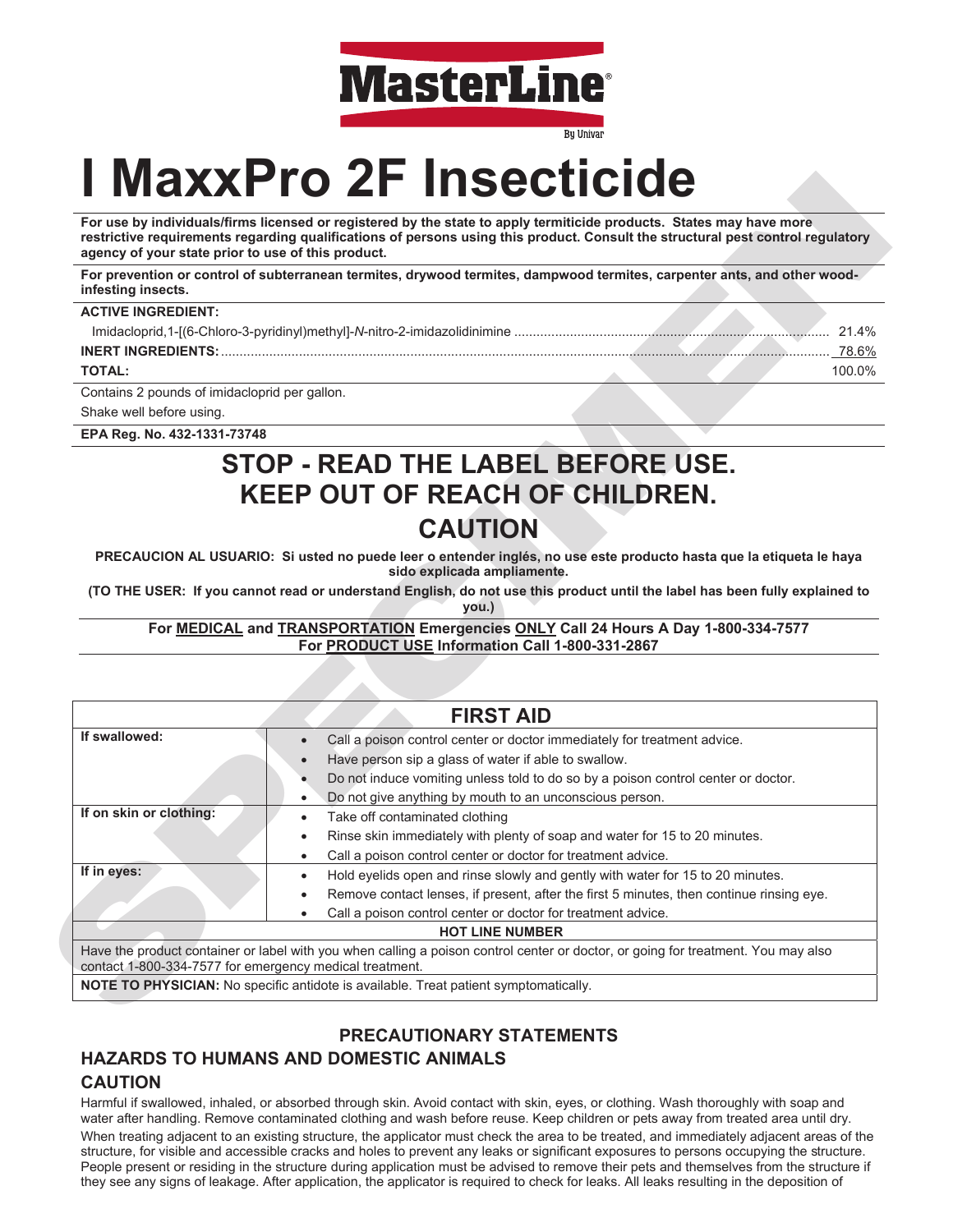termiticide in locations other than those prescribed on this label must be cleaned up prior to leaving the application site. Do not allow people or pets to contact contaminated areas or to reoccupy contaminated areas of the structure until the clean up is completed.

#### **Personal Protective Equipment**

All pesticide handlers (mixers, loaders, and applicators) must wear long-sleeved shirt and long pants, socks, shoes, and chemicalresistant gloves made of waterproof material such as barrier laminate, butyl rubber, nitrile rubber, neoprene rubber, polyethylene, polyvinyl chloride, or viton. After the product is diluted in accordance with label directions for use, shirt, pants, socks, shoes must be worn. In addition: all pesticide handlers must wear protective eyewear when working in a non-ventilated space or when applying termiticide by rodding or sub-slab injection.

### **ENVIRONMENTAL HAZARDS**

# **DIRECTIONS FOR USE**

#### **It is a violation of Federal law to use this product in a manner inconsistent with its labeling.**

#### **Do not formulate this product into other end-use products.**

| <b>MIXING TABLE FOR I MAXXPRO 2F Insecticide</b> |             |                 |        |
|--------------------------------------------------|-------------|-----------------|--------|
| <b>GALLONS WATER</b>                             |             | 0.05%           | 0.1%   |
| 10                                               |             | 80 mL           | 160 mL |
|                                                  | <b>PLUS</b> | 40 mL           | 80 mL  |
|                                                  |             | $16 \text{ mL}$ | 32 mL  |
|                                                  |             | 8 mL            | 16 mL  |

| termiticide by rodding or sub-slab injection.                                                                                                                                                                                                                                                                                                                                                                                                                                                                                                                                                                                                                                                                                                                                                                                                                                                                                                                                                                      |                                                                                                                               |                           |             |
|--------------------------------------------------------------------------------------------------------------------------------------------------------------------------------------------------------------------------------------------------------------------------------------------------------------------------------------------------------------------------------------------------------------------------------------------------------------------------------------------------------------------------------------------------------------------------------------------------------------------------------------------------------------------------------------------------------------------------------------------------------------------------------------------------------------------------------------------------------------------------------------------------------------------------------------------------------------------------------------------------------------------|-------------------------------------------------------------------------------------------------------------------------------|---------------------------|-------------|
| <b>ENVIRONMENTAL HAZARDS</b>                                                                                                                                                                                                                                                                                                                                                                                                                                                                                                                                                                                                                                                                                                                                                                                                                                                                                                                                                                                       |                                                                                                                               |                           |             |
| This product is highly toxic to aquatic invertebrates. Do not apply directly to water, to areas where surface water is present or to<br>intertidal areas below the mean high water mark. Do not contaminate water when disposing of equipment washwaters. Apply this<br>product only as specified on this label. Extreme care must be taken to avoid runoff. Apply only to soil or other fill substrate that will<br>accept the solution at the specified rate. Do not treat soil that is water-saturated or frozen or in any conditions where run-off or<br>movement from the treatment area (site) is likely to occur. This product is highly toxic to bees exposed to direct treatment or residues<br>on blooming crops/plants or weeds. Do not apply this product or allow it to drift to blooming crops/plants or weeds if bees are foraging<br>the treatment area.<br>Structures that contain wells or cisterns within the foundation of the structure can only be treated using the treated backfill method | <b>DIRECTIONS FOR USE</b><br>It is a violation of Federal law to use this product in a manner inconsistent with its labeling. |                           |             |
| described in the treatment around wells and cisterns section of this label. Consult state and local specifications for recommended<br>distances of wells from treated area, or if such regulations do not exist, refer to Federal Housing Administration Specifications (H.U.D.)<br>for guidance.                                                                                                                                                                                                                                                                                                                                                                                                                                                                                                                                                                                                                                                                                                                  |                                                                                                                               |                           |             |
| Do not formulate this product into other end-use products.<br>MIXING: Refer to Mixing Table for proper amount of I MaxxPro 2F Insecticide to be used.                                                                                                                                                                                                                                                                                                                                                                                                                                                                                                                                                                                                                                                                                                                                                                                                                                                              |                                                                                                                               |                           |             |
| Mix the termiticide use dilution in the following manner. Fill tank 1/4 to 1/3 full. If using large sprayer, start pump to begin bypass<br>agitation and place end of treating tool in tank to allow circulation through hose. Add appropriate amount of I MAXXPRO 2F Insecticide.<br>Add remaining amount of water. Let pump run and allow recirculation through the hose for 2 to 3 minutes.                                                                                                                                                                                                                                                                                                                                                                                                                                                                                                                                                                                                                     |                                                                                                                               |                           |             |
|                                                                                                                                                                                                                                                                                                                                                                                                                                                                                                                                                                                                                                                                                                                                                                                                                                                                                                                                                                                                                    | <b>MIXING TABLE FOR I MAXXPRO 2F Insecticide</b>                                                                              |                           |             |
| <b>GALLONS WATER</b>                                                                                                                                                                                                                                                                                                                                                                                                                                                                                                                                                                                                                                                                                                                                                                                                                                                                                                                                                                                               |                                                                                                                               | 0.05%                     | 0.1%        |
| 10                                                                                                                                                                                                                                                                                                                                                                                                                                                                                                                                                                                                                                                                                                                                                                                                                                                                                                                                                                                                                 |                                                                                                                               | 80 mL                     | 160 mL      |
| 5                                                                                                                                                                                                                                                                                                                                                                                                                                                                                                                                                                                                                                                                                                                                                                                                                                                                                                                                                                                                                  | <b>PLUS</b>                                                                                                                   | 40 mL                     | 80 mL       |
| $\overline{2}$                                                                                                                                                                                                                                                                                                                                                                                                                                                                                                                                                                                                                                                                                                                                                                                                                                                                                                                                                                                                     |                                                                                                                               | 16 mL                     | 32 mL       |
| 1                                                                                                                                                                                                                                                                                                                                                                                                                                                                                                                                                                                                                                                                                                                                                                                                                                                                                                                                                                                                                  |                                                                                                                               | 8 mL                      | 16 mL       |
|                                                                                                                                                                                                                                                                                                                                                                                                                                                                                                                                                                                                                                                                                                                                                                                                                                                                                                                                                                                                                    | <b>MIXING TABLE FOR I MAXXPRO 2F Insecticide</b>                                                                              |                           |             |
| <b>GALLONS WATER</b>                                                                                                                                                                                                                                                                                                                                                                                                                                                                                                                                                                                                                                                                                                                                                                                                                                                                                                                                                                                               |                                                                                                                               | 0.05%                     | 0.1%        |
| 100                                                                                                                                                                                                                                                                                                                                                                                                                                                                                                                                                                                                                                                                                                                                                                                                                                                                                                                                                                                                                |                                                                                                                               | 27.5 fl oz                | 55.0 fl oz  |
| 50                                                                                                                                                                                                                                                                                                                                                                                                                                                                                                                                                                                                                                                                                                                                                                                                                                                                                                                                                                                                                 | <b>PLUS</b>                                                                                                                   | 13.8 fl oz                | 27.5 fl oz  |
| 25                                                                                                                                                                                                                                                                                                                                                                                                                                                                                                                                                                                                                                                                                                                                                                                                                                                                                                                                                                                                                 |                                                                                                                               | 6.9 fl oz                 | 13.8 fl oz  |
| $\mathbf{1}$                                                                                                                                                                                                                                                                                                                                                                                                                                                                                                                                                                                                                                                                                                                                                                                                                                                                                                                                                                                                       |                                                                                                                               | 0.3 f1 oz                 | $0.6$ fl oz |
| [FOR 240 mL SIZE ONLY]*<br>*Contingent on container size, only one or the other of the tables will be used.                                                                                                                                                                                                                                                                                                                                                                                                                                                                                                                                                                                                                                                                                                                                                                                                                                                                                                        |                                                                                                                               | [FOR 55 FL OZ SIZE ONLY]* |             |
|                                                                                                                                                                                                                                                                                                                                                                                                                                                                                                                                                                                                                                                                                                                                                                                                                                                                                                                                                                                                                    | PROPORTIONAL INJECTOR MIXING TABLE FOR I MAXXPRO 2F Insecticide                                                               |                           |             |
| INJECTOR VOLUME (fl oz/gal)                                                                                                                                                                                                                                                                                                                                                                                                                                                                                                                                                                                                                                                                                                                                                                                                                                                                                                                                                                                        |                                                                                                                               | <b>CONCENTRATION (%)</b>  |             |
| 0.3                                                                                                                                                                                                                                                                                                                                                                                                                                                                                                                                                                                                                                                                                                                                                                                                                                                                                                                                                                                                                |                                                                                                                               | 0.05                      |             |
| 0.6                                                                                                                                                                                                                                                                                                                                                                                                                                                                                                                                                                                                                                                                                                                                                                                                                                                                                                                                                                                                                |                                                                                                                               | 0.10                      |             |

#### [FOR 240 mL SIZE ONLY]\* [FOR 55 FL OZ SIZE ONLY]\*

| <b>PROPORTIONAL INJECTOR MIXING TABLE FOR I MAXXPRO 2F Insecticide</b> |                   |  |  |
|------------------------------------------------------------------------|-------------------|--|--|
| INJECTOR VOLUME (fl oz/gal)                                            | CONCENTRATION (%) |  |  |
| 0.3                                                                    | 0.05              |  |  |
| 0.6                                                                    | 0.10              |  |  |

IN-LINE-INJECTION: For the desired application rate, use the proportional injector mixing table to determine the amount of I MAXXPRO 2F Insecticide for a given injection volume of finished emulsion.

**CONVERSION KEY: 128** fl oz = 1 gal, 16 fl oz= 1 pint, 8 pints = 1 gal, 1 fl oz = 29.5 mL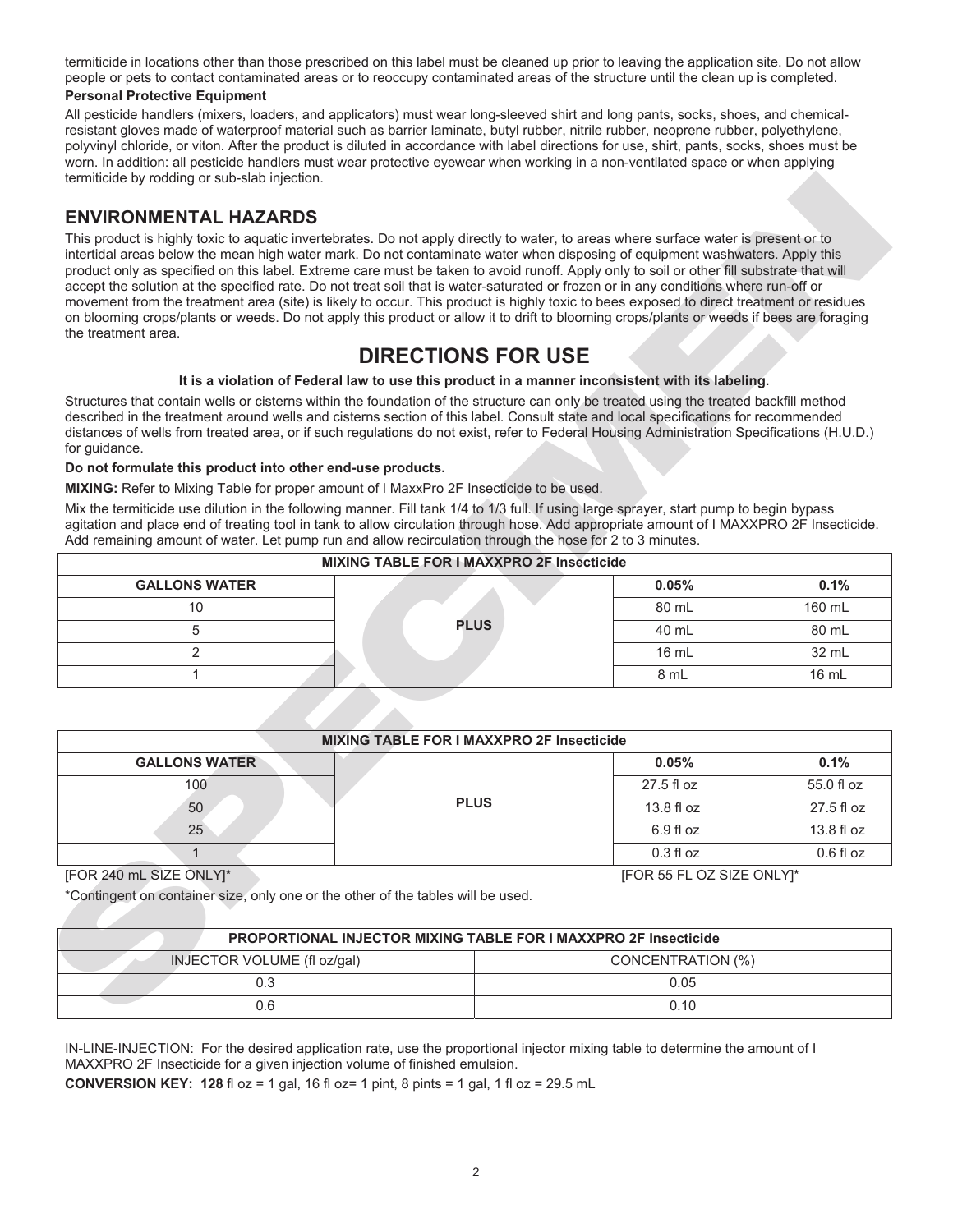#### **APPLICATION VOLUME**

Whenever possible, use the application volumes described in the I MAXXPRO 2F Insecticide "DIRECTIONS FOR USE". However, where soil conditions will not accept application of 4 gallons of I MaxxPro 2F Insecticide per 10 linear feet, twice the I MaxxPro 2F Insecticide concentration may be applied in 2 gallons of solution per 10 linear feet. For example, if 0.05% is the correct use rate to be applied in 4 gallons of water, then 2 gallons of 0.1% dilution may be used per 10 linear feet to deliver an equivalent amount of I MaxxPro 2F Insecticide per unit of soil.

#### **CONTROL - GENERAL**

Treatment standards for subterranean termite control may vary due to regulations, treatment procedures, soil types, construction practices, and other factors. The purpose of chemical soil treatment for termite control is to establish a continuous chemical treated zone (horizontal and/or vertical as needed) between the wood and other cellulose material in the structure and the termite colonies in the soil. Follow all federal, state, and local regulations and treatment standards for protection of a structure from termites. In some instances where an aerial or above ground colony is established, supplemental treatments to control the termites, landscape modifications, and/or structural repairs may be needed to deprive termites of a moisture source. Use a 0.05 to 0.1% dilution based on local recommendations. Generally a 0.05% dilution is used for typical control situations. Where severe or persistent infestations occur, a 0.1% dilution may be used.

#### **PRE-CONSTRUCTION TREATMENT**

Do not apply at a lower dosage and/or concentration than specified on this label for application prior to installation of the finished grade.

Prior to each application, applicators must notify the general contractor, construction superintendent, or similar responsible party, of the intended termiticide application and intended sites of application and instruct the responsible person to notify construction workers and other individuals to leave the area to be treated during application and until the termiticide is absorbed into the soil.

**CONCRETE SLAB-ON-GROUND OR BASEMENTS:** Apply an overall treatment to the entire surface of soil or other substrate to be covered by the slab including areas to be under carports, porches, basement floor and entrance platforms. Apply at the rate of 1 gallon of solution to accurately and uniformly cover 10 square feet. If fill under slab is gravel or other coarse aggregate, apply at the rate of 1.5 gallons or sufficient volume of solution, to accurately and uniformly cover 10 square feet. In addition, apply 4 gallons of solution (see APPLICATION VOLUME) per 10 linear feet to provide a uniform treated zone in soil at critical areas such as along the inside of foundation walls, and around plumbing, bath traps, utility services, and other features that will penetrate the slab.

Tremper a more than the subsection and the more in the subsection, the subsection, a control is a subsection of the subsection and the subsection and the subsection and the subsection and the subsection and the subsection After completion of grading, make an application by trenching or trenching and rodding around the slab or foundation perimeter. Rodding may be done from the bottom of a shallow trench. When rodding, rod holes must be spaced in a manner that will allow for a continuous chemical treated zone, not to exceed 12 inches, to be deposited along the treated area. Rod holes should not extend below the footing. Apply 4 gallons of solution (see APPLICATION VOLUME) per 10 linear feet, per foot of depth to provide a uniform treated zone. When trenching, the trench along the outside foundation should be about 6 inches in width and 6 inches in depth. Use a low pressure spray (not to exceed 25 psi at the treatment tool when the valve is open) to treat soil which will be placed in the trench after rodding. Mix the spray solution with soil as it is being placed in the trench. When treating voids in hollow masonry units, use 2 gallons of solution per 10 linear feet of wall. Apply solution so it will reach the footing by injecting into the lower areas of the wall, just above the floor or footing.

When treating foundations deeper than 4 feet, apply the termiticide as the backfill is being replaced, or if the construction contractor fails to notify the applicator to permit this, treat the foundation to a minimum depth of 4 feet after the backfill has been installed. The applicator must trench and rod into the trench or trench along the foundation walls and around pillars and other foundation elements, at the rate prescribed from grade to a minimum depth of 4 feet. When the top of the footing is exposed, the applicator must treat the soil adjacent to the footing to a depth not to exceed the bottom of the footing. However, in no case should a structure be treated below the footing.

Rodding in trench followed by flooding of trench and treatment of backfill may provide a better opportunity to achieve a continuous chemical treated zone than using soil rodding alone to establish a vertical termiticide treated zone.

**CRAWL SPACES:** Application must be made by trenching or trenching and rodding downward along the inside and outside of foundation walls, around piers, interior supports in contact with the soil, plumbing, and utility services. Apply 4 gallons of solution (see APPLICATION VOLUME) per 10 linear feet, per foot of depth to provide a uniform treated zone. Rodding may be done from the bottom of a shallow trench to top of the footing or a minimum of 4 feet. When rodding, rod holes must be spaced in a manner that will allow for a continuous chemical treated zone to be deposited along the treated area. Rod holes should not extend below the footing. When trenching, the trench should be about 6 inches wide and 6 inches deep. Use a low pressure spray to treat soil which will be placed in the trench, mixing the spray solution with soil as it is being placed in the trench.

**HOLLOW BLOCK FOUNDATIONS OR VOIDS:** Hollow block foundations or voids in masonry resting on the footing may be treated to provide a continuous chemical treated zone in the voids at the footing. Apply 2 gallons of solution per 10 linear feet to the lower part of the void so that it reaches the top of the footing or soil.

Treatment of voids in block or rubble foundation walls must be closely examined. Applicators must inspect areas of possible runoff as a precaution against application leakage in the treated areas. Some areas may not be treatable or may require mechanical alteration prior to treatment.

All leaks resulting in the deposition of termiticide in locations other than those prescribed on this label must be cleaned up prior to leaving the application site (refer to Precautionary Statements). Do not allow people or pets to contact or to reoccupy the contaminated areas of the structure until the clean up is completed.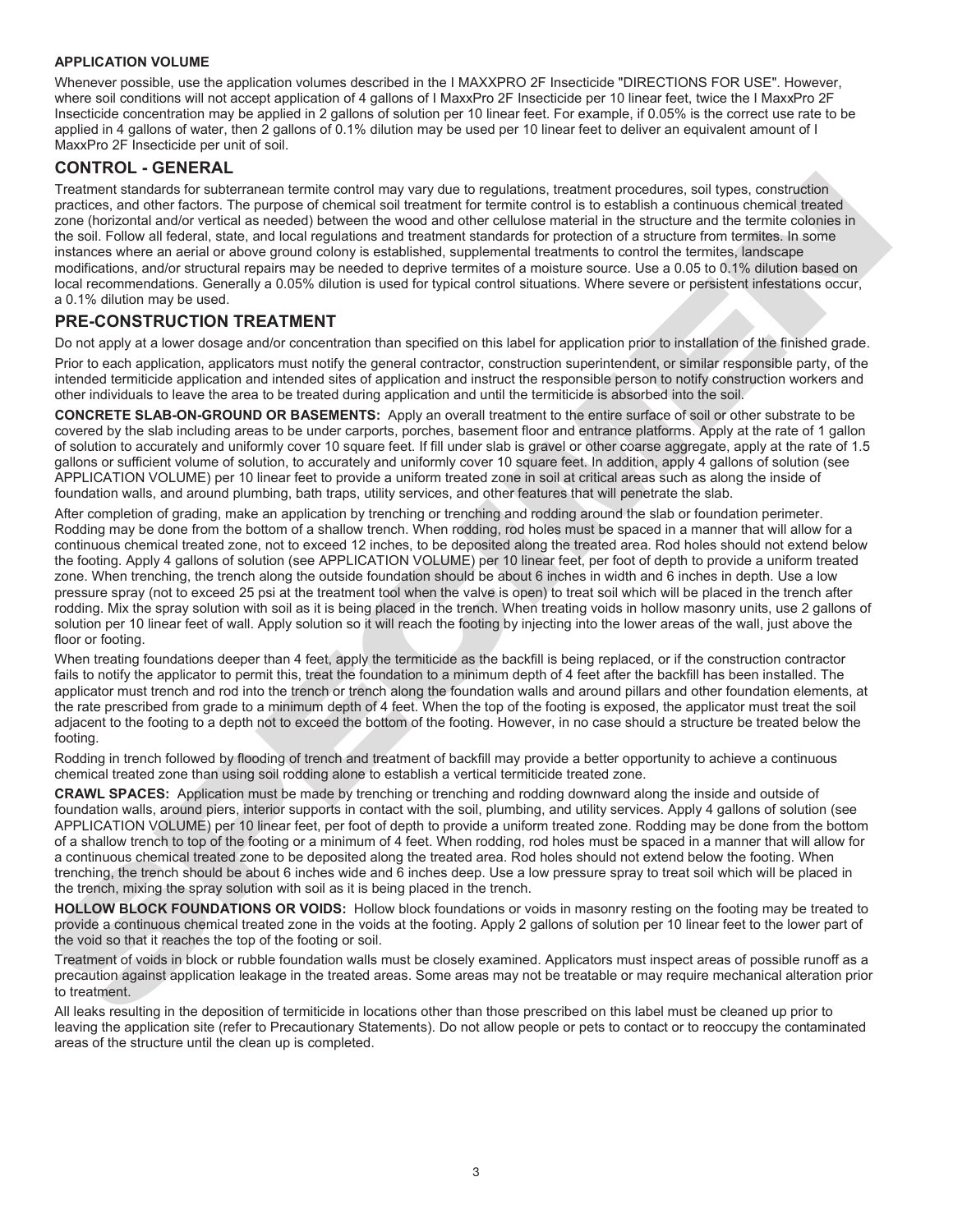#### **POST-CONSTRUCTION TREATMENT**

**CONCRETE SLAB-ON-GROUND:** To apply a treatment under the slab, including attached porches, carports, entrance platforms, garages and similar slab structures, it may be necessary to drill through the slab or exterior foundation. Drill holes should be spaced in a manner that will allow for application of a continuous chemical treated zone. Treat all existing cracks and cold, construction or expansion joints. Also, treat around bath traps, plumbing and utility services which penetrate the slab. Apply 4 gallons of solution (see APPLICATION VOLUME) per 10 linear feet per foot of depth to provide a uniform treated zone. DO NOT MAKE TREATMENT UNTIL LOCATION OF HEAT OR AIR CONDITIONING DUCTS AND VENTS ARE KNOWN AND IDENTIFIED. USE EXTREME CAUTION TO AVOID CONTAMINATION OF DUCTS AND VENTS. Plug and fill all drilled holes in commonly occupied areas with a suitable sealant. Plugs must be of non-cellulose material or covered by an impervious, non-cellulose material.

An application should be made by trenching or trenching and rodding around the outside of the foundation wall. Apply 4 gallons of solution (see APPLICATION VOLUME) per 10 linear feet per foot of depth to provide a uniform treated zone. When trenching, the trench along the outside foundation should be about 6 inches wide and 6 inches deep. Use a low pressure spray to treat soil as it is being placed in the trench.

Rodding can be done from the bottom of a shallow trench. When rodding, rod holes should be spaced in a manner that will allow for a continuous chemical treated zone, not to exceed 12 inches, to be deposited along the treated area. Rod hole depth should not extend below the footing.

**BATH TRAPS:** Exposed soil or soil covered with tar or a similar type sealant beneath and around plumbing and/or drain pipe entry areas should be treated with 3 gallons of solution per square foot. An access door or inspection vent should be cut and installed, if not already present. After inspection and removal of any wood or cellulose debris, the soil can be treated by rodding or drenching the soil.

**CRAWL SPACES:** When there is insufficient clearance between floor joists and ground surfaces to allow applicator access, excavate, if possible, and treat according to crawl spaces (refer to Pre-Construction Treatment). If unable to excavate, crawl space soil and wood treatment may be used to prevent surface access by termites. Apply 1 gallon of solution (see APPLICATION VOLUME) per 10 square feet to provide a uniform chemical treated zone. Use a very coarse spray at a pressure not exceeding 25 psi at the treatment tool when the valve is open.

Where a crawl space cannot be reached with the application wand, use extension wands or other suitable equipment to apply a coarse spray on the soil, wood and structural members contacting the soil at the above rates. Do not apply to inaccessible crawl space areas using pressures greater than 25 psi at the treatment tool when the valve is open.

Treatment may also be made by drilling through the foundation wall or through the floor above and treating the soil perimeter at a rate of 1 gallon of solution per 10 square feet. Drill spacing must be at intervals not to exceed 16 inches. Many states have smaller intervals so check state regulations which may apply.

To prevent subterranean termites from constructing mudtubes between soil and crawl space wood members above, an overall soil treatment of this product may be applied. Remove all cellulose debris before application. Apply 1 gallon of solution (see APPLICATION VOLUME) per 10 square feet to provide a uniform chemical treated zone.

**SHALLOW FOUNDATIONS:** For shallow foundations, one foot or less in depth, dig a narrow trench approximately 6 inches wide and deep along the outside and inside of the foundation walls, being careful not to dig below the bottom of the footings. For foundations with exposed footings, dig a trench alongside the footing taking care not to undermine the footing. Apply 4 gallons of solution (see APPLICATION VOLUME) per 10 linear feet to the top of footer to provide a uniform treated zone. The dilution should be applied to the trench and mixed with the soil as it is placed in the trench.

AVOID CONTAINNATION OF FIUCTS AND VERTS. PHoto and the distribution to momenty occupied swatch is substituted to the control of the state in the state is a substituted by the state in the state is a substituted by the stat **BASEMENTS - OUTSIDE PERIMETER:** Along the outside of the exterior walls, an application must be made by trenching or rodding within the trench. Rodding depth should be to the top of the footer, or to a minimum of 4 feet or according to state or local regulations. When rodding through a trench, dig a narrow trench about 6 inches wide and 6 inches deep. Apply 4 gallons of solution (see APPLICATION VOLUME) per 10 linear feet, per foot of depth to provide a uniform treated zone by rodding through the trench. Use a low pressure spray to treat soil which will be placed into the trench after rodding. Mix spray solution with the soil as it is being placed in the trench.

**BASEMENTS - INSIDE PERIMETER:** If necessary, treat by drilling along the perimeter of the interior walls. Applications also may be necessary around sewer pipes, floor drains, conduits, expansion joints or any cracks or holes in the basement floor. Apply 4 gallons of solution (see APPLICATION VOLUME) per 10 linear feet to provide a uniform treated zone.

Drill holes should be spaced in a manner that will allow for application of a continuous chemical treated zone. Plug and fill all drill holes in commonly occupied areas of the building with a suitable sealant. Plugs must be of non-cellulose material or covered by an impervious, non-cellulose material.

**HOLLOW BLOCK FOUNDATION OR VOIDS:** Hollow block foundations or voids in masonry resting on the footing may be treated to provide a continuous chemical treated zone in the voids at the footing. Apply 2 gallons of solution per 10 linear feet to the lower part of the void so that it reaches the top of the footing or soil. Drill spacing must be at intervals not to exceed 16 inches. Many states have smaller intervals so check state regulations which may apply.

Treatment of voids in block or rubble foundation walls must be closely examined. Applicators must inspect areas of possible runoff as a precaution against application leakage in the treated areas. Some areas may not be treatable or may require mechanical alteration prior to treatment.

All leaks resulting in the deposition of termiticide in locations other than those prescribed on this label must be cleaned up prior to leaving the application site (refer to Precautionary Statements). Do not allow people or pets to contact or to reoccupy the contaminated areas of the structure until the clean up is completed.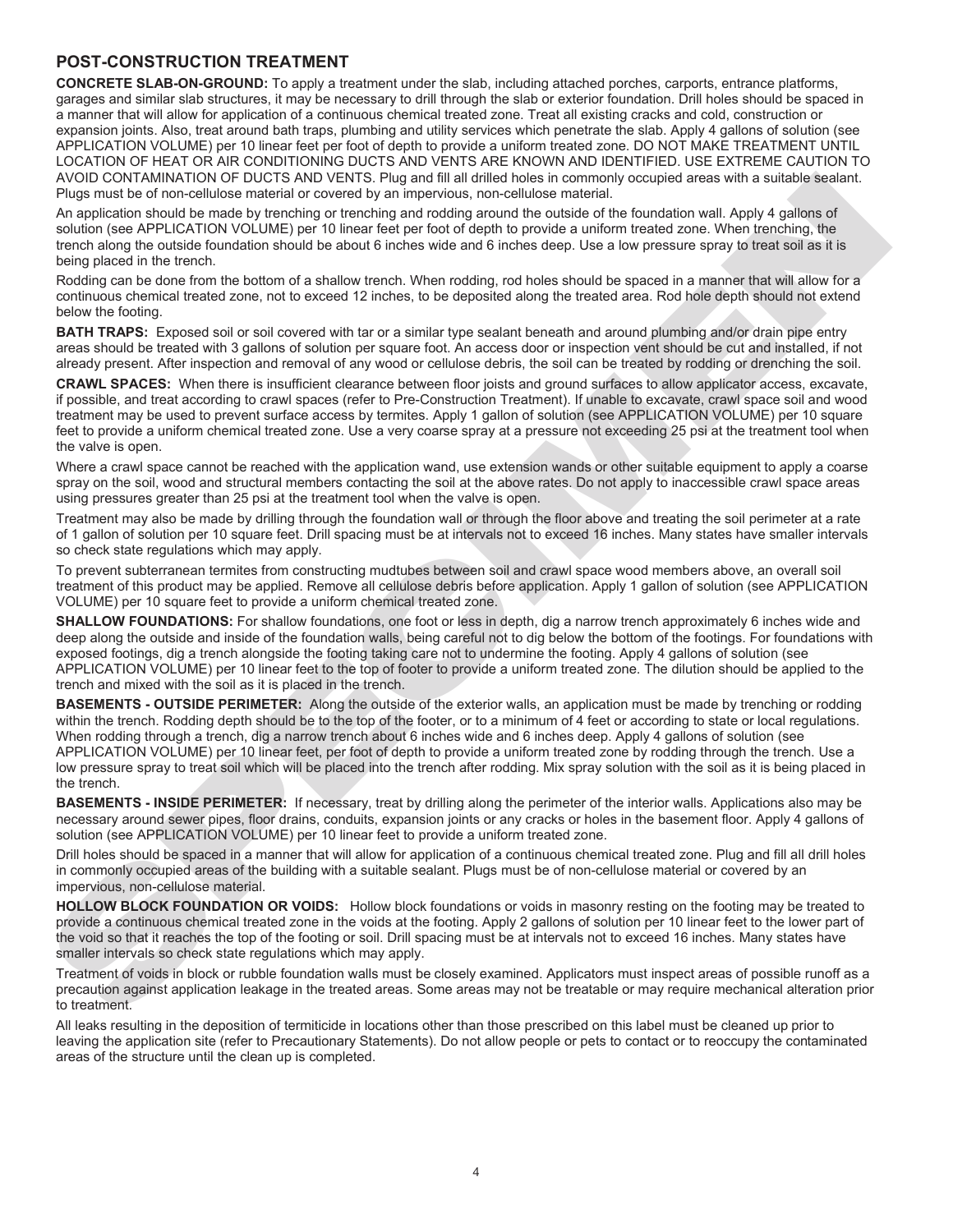**PLENUMS:** For plenum-type structures which use a sealed underfloor space to circulate heated and/or cooled air throughout the structure, apply the dilution at the rate of 4 gallons of solution (see APPLICATION VOLUME) per 10 linear feet, per foot of depth of soil to provide a uniform treated zone adjacent to both sides of foundation walls, supporting piers, plumbing and conduits. The soil should be treated by trenching to a depth of 6 inches or trenching and rodding (where conditions permit) or to the top of the footing. When conditions will not permit trenching or rodding, a surface application adjacent to interior foundation walls may be made, but the treated strip shall not exceed a width of 18 inches, horizontally, from the foundation walls, piers or pipes. The surface application will be made at a rate of 1.5 gallons of solution per 10 square feet as a very coarse spray under low pressure (not to exceed 25 psi when measured at the treating tool when valve is on).

When treating plenums, turn off the air circulation system of the structure until application has been completed and all termiticide has been absorbed by the soil.

**TREATMENT AROUND WELLS OR CISTERNS:** Do not contaminate wells or cisterns.

**Structures With Wells/Cisterns Inside Foundations:** Structures that contain wells or cisterns within the foundation of a structure can only be treated using the following techniques:

- 1. Do not apply within 5 feet of any well or cistern by rodding and/or trenching or by the backfill method. Treat soil between 5 and 10 feet from the well or cistern by the backfill method only. Treatment of soil adjacent to water pipes within 3 feet of grade should only be done by the backfill method.
	- a) Trench and remove soil to be treated onto heavy plastic sheeting or similar material or into a wheelbarrow.

 b) Treat the soil at the rate of 4 gallons of solution per 10 linear feet per foot of depth of the trench, or 1 gallon per 1.0 cubic feet of soil. Mix thoroughly into the soil taking care to contain the liquid and prevent runoff or spillage.

- c) After the treated soil has absorbed the solution, replace the soil into the trench.
- 2. Treat infested and/or damaged wood in place using an injection technique such as described in the "Control of Wood Infesting Pests" section of this label.

**Structures With Adjacent Wells/Cisterns and/or Other Water Bodies:** Applicators must inspect all structures with nearby water sources such as wells, cisterns, surface ponds, streams, and other bodies of water and evaluate, at a minimum, the treatment recommendations listed below prior to making an application.

- 1. Prior to treatment, if feasible, expose the water pipe(s) coming from the well to the structure, if the pipe(s) enter the structure within 3 feet of grade.
- 2. Prior to treatment applicators are advised to take precautions to limit the risk of applying the termiticide into subsurface drains that could empty into any bodies of water. These precautions include evaluating whether application of the termiticide to the top of the footer may result in contamination of the subsurface drain. Factors such as depth to the drain system and soil type and degree of compaction should be taken into account in determining the depth of treatment.
- 3. When appropriate (i.e., on the water side of the structure), the treated backfill technique (described above) can also be used to minimize off-site movement of termiticide.

## **Exterior Perimeter/Interior Spot Treatment**

#### **USE INFORMATION**

When these two states and the metalline of the state of the state of the state of the state of the state of the state of the state of the state of the state of the state of the state of the state of the state of the state Exterior Perimeter/Interior Spot Treatment is an optional method of termite treatment only for use in post-construction applications, after the final grade is established. Structural protection when using the Exterior Perimeter/Interior Spot Treatment is accomplished by: 1) establishing a continuous treated zone around the entire exterior foundation wall of the building; and 2) spot-treating infested areas on the building interior. Soil adjacent to the exterior foundation wall must be treated in the same manner as conventional (full) application. It is required that a complete and continuous treated zone be achieved around the entire exterior perimeter, including under any attached slabs such as garages, porches, patios, driveways and pavement adjoining the foundation. Interior spot treatments must then be made to any indoor areas where termite activity is present. Optional interior spot treatments may also be made to high risk areas including, plumbing and utility penetrations (including bath traps), along settlement cracks and expansion joints, and dirt-filled porches. Exterior Perimeter/Interior Spot Treatment can be used either as a preventative treatment (before structural infestation occurs) or as a curative treatment (after structural infestation occurs) in existing structures. Preventative treatment does not include pre-construction applications made to protect new construction. It is required that a thorough structural inspection be completed, before treatment, to locate all areas of active infestation. Spot treatment of all known sites of termite activity is required with this optional labeling. If no termite activity is observed inside the structure, interior spot treatments are not required. Do not apply at a lower dosage and/or concentration than specified on this label.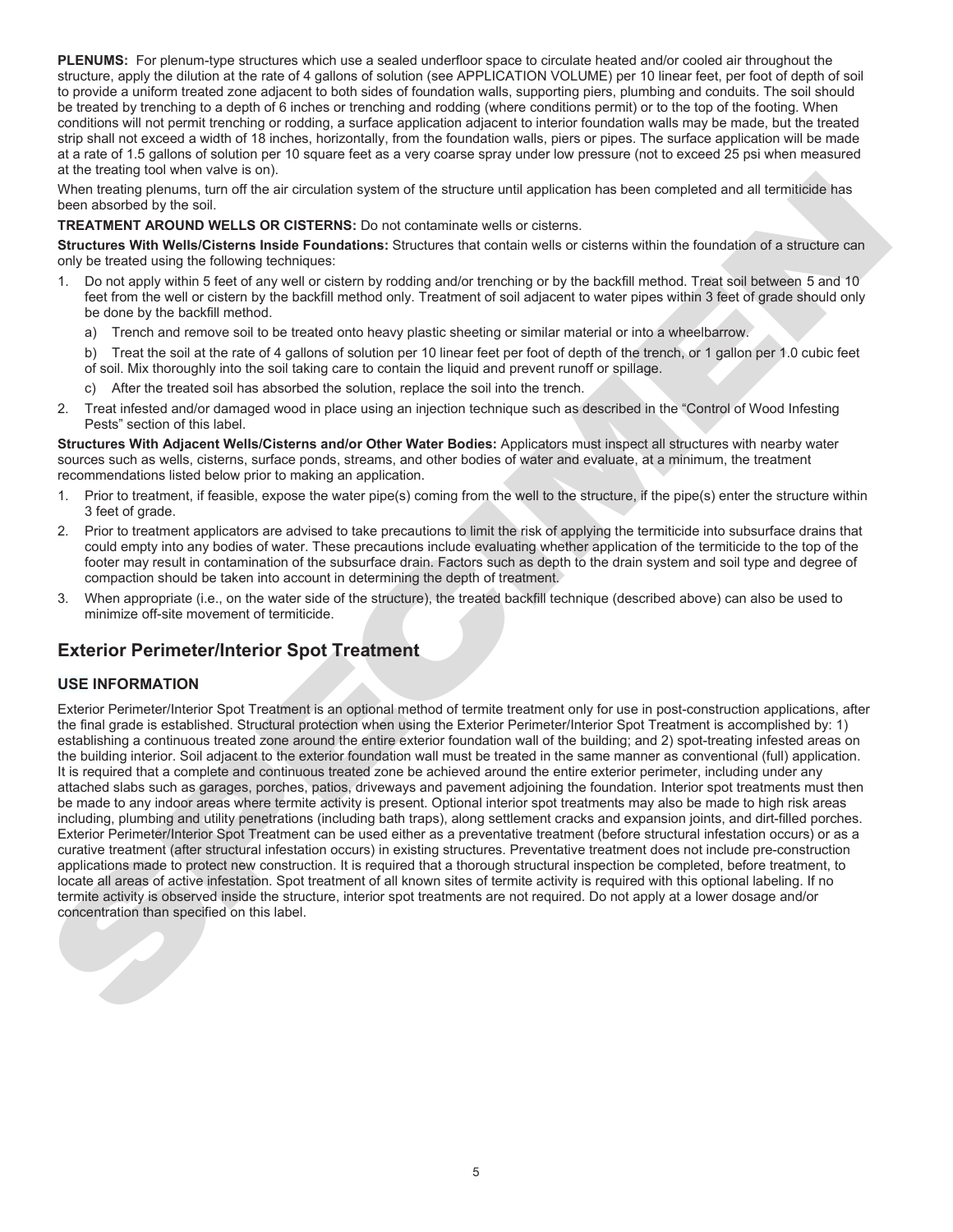#### **EXTERIOR PERIMETER TREATMENT**

It is required that all structures, regardless of the type of construction, be protected by establishing a vertical treated zone along the outer perimeter of the foundation wall. Consult the OUTER FOUNDATION WALLS section of this label (see below) for detailed directions on this treatment procedure.

**1. OUTER FOUNDATION WALLS:** Application must be made by trenching, or where appropriate (see below) by trenching, or trenching and rodding from the bottom of the trench, around the outside of the foundation walls. When trenching, excavate a trench along the outside foundation that is about 6 inches wide and 6 inches deep. Apply 4 gallons of solution (see APPLICATION VOLUME) per 10 linear feet, per foot of depth to provide a uniform vertical treated zone.

- For shallow foundations, one foot or less of depth, dig a narrow trench that does not exceed 6 inches wide and 6 inches deep along the outside of the foundation walls, being careful not to dig below the bottom of the footings. For foundations with exposed footings, dig a trench alongside the footing taking care not to undermine the footing.
- For basements and other foundations deeper than one foot, the application must be made by trenching and rodding from the bottom of a shallow trench. When rodding, rod holes must be spaced in a manner that will allow for a continuous treated zone, not to exceed 12 inches, to be deposited along the treated area. Rod holes must not extend below the footing. Rodding depth should be to the top of the footer, or to a maximum depth of 4 feet, or according to state or local regulations.

For all applications, apply the solution into the trench and mix with the excavated soil as it is replaced into the trench. Use a lowpressure spray to treat soil that will be replaced into the trench after rodding. Mix spray solution with the soil as it is being replaced in the trench.

**Note:** Where direct access to soil on the outer foundation wall is impossible due to attached porches, entrance platforms, garages and similar slab structures, consult the CONCRETE SLAB-ON-GROUND section of this label for directions on treatment of soil beneath these structures. However, where obstructions (e.g., concrete walkways) adjacent but not attached to foundation, or where soil type and/or conditions prevent trenching the exterior perimeter treatment may be performed at the obstructed location by rodding alone. When rodding, rod holes must be spaced in a manner that will allow for a continuous treated zone, not exceed 12 inches, to be deposited along the treated area.

**2. CONCRETE SLAB-ON-GROUND:** To treat soil beneath a slab, including attached porches, carports, entrance platforms, garages and similar slab structures abutting the foundation wall, it is necessary to drill through the slab. If an infestation is associated with an expansion joint, crack, utility penetration, or similar access point in the slab, treat by drilling and injecting through the slab. Drill holes must be spaced in a manner that will allow for application of a continuous chemical treated zone, but must extend a minimum of 3 feet on both sides of the infested site. Apply 4 gallons of solution (see APPLICATION VOLUME) per 10 linear feet. DO NOT MAKE TREATMENT UNTIL LOCATION OF HEAT OR AIR CONDITIONING DUCTS AND VENTS ARE KNOWN AND IDENTIFIED. USE EXTREME CAUTION TO AVOID CONTAMINATION OF DUCTS AND VENTS. Plug and fill all drilled holes in commonly occupied areas with suitable sealant. Plugs must be of non-cellulose material or covered by an impervious, non-cellulose material.

**3. INACCESSIBLE CRAWL SPACES:** If termite activity is found along the perimeter wall or on a pier within an inaccessible crawl space, areas with termite activity must be treated. Apply 4 gallons of solution (see APPLICATION VOLUME) per 10 linear feet to create a vertical treated zone, which must extend a minimum of 3 feet on both sides of the infested site.

Optional directions for horizontal rodding: Treatment may also be made by drilling through the foundation wall (or through the floor above) to treat the soil along the perimeter wall at a rate of 4 gallons of solution (see APPLICATION VOLUME) per 10 linear feet. Drill spacing must be at intervals not to exceed 16 inches. Many states have shorter intervals so check state regulations which may apply. If termite activity is neither along the perimeter wall nor on a pier within the inaccessible crawl space, to prevent subterranean termites from constructing mud tubes between soil in the crawl space and wooden elements in the structure, an overall soil treatment of this product may be applied. Remove all cellulose debris before application. Apply 1 gallon of solution (see APPLICATION VOLUME) per 10 square feet to provide a uniform chemical treated zone.

per un distribute per contraste and one of the contraste and one of the contraste and in the contraste and interest and interest and interest and interest and interest and interest and interest and interest and interest an **4. ACCESSIBLE CRAWL SPACES:** If termite activity is found within an accessible crawl space, the area(s) where termite activity exist must be treated by trenching, or trenching and rodding from the bottom of the trench, along the interior foundation walls, around piers, interior supports in contact with the soil, plumbing, or utility services. Apply 4 gallons of solution (see APPLICATION VOLUME) per 10 linear feet, per foot of depth, to create a vertical treated zone, which must extend a minimum of 3 feet on both sides of the infested site. Rodding may be done from the bottom of a shallow trench to the top of the footing or to a minimum of depth of 4 feet. When rodding, rod holes must be spaced in a manner that will allow for a continuous treated zone, not to exceed 12 inches, to be deposited along the treated area. Rod holes must not extend below the footing. When trenching, dig a narrow trench about 6 inches wide and 6 inches deep. Use a low-pressure spray to treat soil which will be placed in the trench, mixing the spray solution with soil as it is being placed in the trench.

#### **INTERIOR SPOT TREATMENT**

Targeted applications must be made to all known infested sites inside the structure. One or more of the following application methods must be used to make interior spot treatments:

- Sub-slab injections made through the slab at or near areas where termites are known to be penetrating the slab to reach wood in the structure and/or at or near sites of active infestations. Apply 4 gallons per 10 linear feet per foot of depth. Sub-slab injections must extend to a minimum of 3 feet on either side of every known infested site at expansion joints or cracks in slabs.
- Void treatments using injection of sprays, mists, or foams into above ground structural voids, termite carton nests, and other infested locations.

 Wood treatments using injection techniques and/or surface applications, to treat active infestations in structural timbers. To maximize dispersion of treatment solution in soil and in above ground locations, the use of foam and directional dispersion tips is encouraged for all interior spot treatments. Consult section(s) of this label appropriate to the element of construction, FOAM APPLICATIONS or CONTROL OF WOOD INFESTING PESTS for detailed directions on any of these treatment procedures.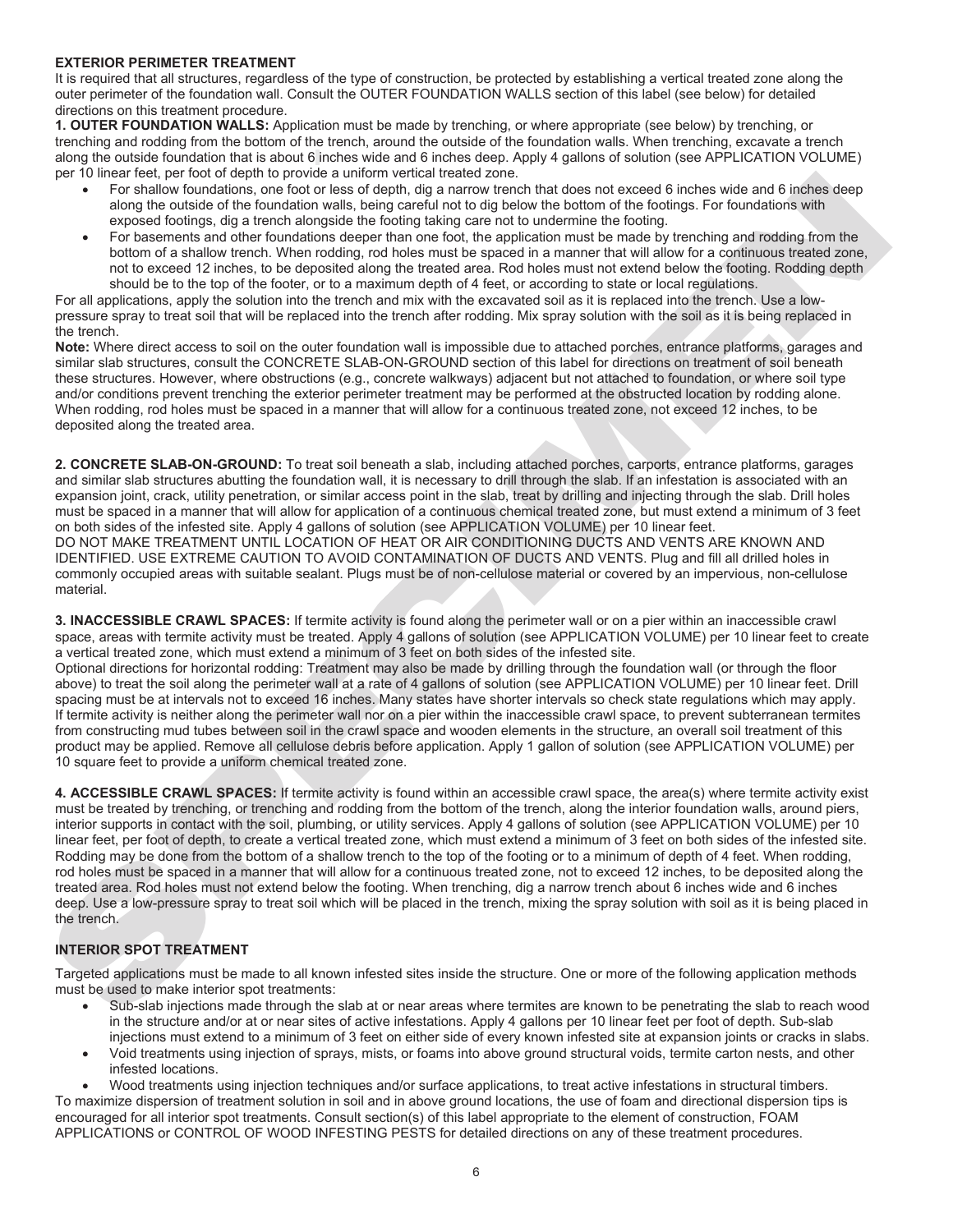**1. INTERIOR SLABS:** When termite activity is located within an interior wall or structural member, the soil beneath the slab and the wall void at this site of activity must be treated. The source of infestation at an expansion joint, crack, through a utility penetration, or similar access point in the slab, must be treated by drilling and injecting through the slab. Drill holes in the slab must be spaced in a manner that will allow for application of a continuous chemical treated zone, which must extend a minimum of 3 feet on either side of the infested site. Apply 4 gallons of solution (see APPLICATION VOLUME) per 10 linear feet. To maximize dispersion of treatment solution in soil, the use of foam and directional dispersion tips is encouraged. To treat the wall void, consult section(s) of this label appropriate to the element of construction, FOAM APPLICATIONS or CONTROL OF WOOD INFESTING PESTS for detailed directions on any of these treatment procedures.

DO NOT MAKE TREATMENT UNTIL LOCATION OF HEAT OR AIR CONDITIONING DUCTS AND VENTS ARE KNOWN AND IDENTIFIED. USE EXTREME CAUTION TO AVOID CONTAMINATION OF DUCTS AND VENTS. Plug and fill all drilled holes in commonly occupied areas with suitable sealant. Plugs must be of non-cellulose material or covered by an impervious, non-cellulose material.

αυτού των προσωπικών προσωπικών προσωπικών προσωπικών του πουδικών του προσωπικών προσωπικών προσωπικών προσωπικών προσωπικών προσωπικών προσωπικών προσωπικών προσωπικών προσωπικών προσωπικών προσωπικών προσωπικών προσωπ **2. HOLLOW BLOCK FOUNDATION OR MASONRY VOIDS:** Termite activity located within hollow-block foundations or masonry voids must be treated. Spot treatment at the site(s) of termite activity must extend a minimum of 3 feet on both sides. Treat masonry voids by applying 2 gallons of solution per 10 linear feet to the lower part of the void so that it reaches the top of the footing or soil. Drill spacing in masonry voids must be at intervals not to exceed 16 inches; states may have shorter intervals so check state regulations which may apply. To maximize dispersion of treatment solution in voids, the use of foam and directional dispersion tips is encouraged. To treat structural voids above sites of termite activity in masonry, consult section(s) of this label appropriate to the element of construction, FOAM APPLICATIONS or CONTROL OF WOOD INFESTING PESTS for detailed directions on any of these treatment procedures. Treatment of voids in block or rubble foundation walls must be closely examined. Applicators must inspect areas of possible runoff as a precaution against application leakage in the treated areas. Some areas may not be treatable or may require mechanical alteration prior to treatment. All leaks resulting in the deposition of termiticide in locations other than those prescribed on this label must be cleaned up prior to leaving the application site (refer to Precautionary Statements). Do not allow people or pets to contact or to reoccupy the contaminated areas of the structure until the clean up is completed.

**3. BATH TRAPS:** If termite activity is observed within 2 feet of the bath trap, then exposed soil or soil covered with tar or a similar type of sealant around plumbing and/or drain pipe entry areas must be treated. Tar or sealant may have to be removed to allow for adequate soil treatment. An access door or inspection portal should be installed if one is not present. After inspection and removal of any wood or cellulose debris, the soil can be treated by rodding or drenching the soil at a volume of no less than 3 gallons of solution per square foot.

**4. SHOWER OR FLOOR DRAINS:** If termite activity is observed within 2 feet of a shower or floor drain in the slab, then soil beneath the drain must be treated. Drill through the slab adjacent to the drain and use sub-slab injection to apply solution to the soil. Multiple access points may be drilled adjacent to the drain. Treat soil at a volume of 1 gallon of solution per square foot.

## **FOAM APPLICATIONS**

Construction practices, soil subsidence, and other factors may create situations in which a continuous chemical treated zone cannot be achieved using conventional treatment alone. In situations where necessary, conventional application methods can be supplemented through use of foam generating equipment, or similar devices, to provide a continuous treated zone.

\*Contingent on container size, only one or the other of the other of the tables will be used.

Foam application may be made alone or in combination with conventional application methods, provided that the labeled amount of active ingredient per unit area is used.

**Foam Application Use Directions:** Mix appropriate concentration of I MaxxPro 2F Insecticide in water and add the manufacturer's recommended quantity of foam agent to the I MaxxPro 2F Insecticide solution (see table for foaming recommendations). Apply a sufficient volume of I MaxxPro 2F Insecticide foam alone or in combination with liquid solution to provide a continuous treated zone at the recommended rate for specific application sites.

| MIXING TABLE FOR I MAXXPRO 2F Insecticide FOAM |                                                                                                      |                                       |                      |          |
|------------------------------------------------|------------------------------------------------------------------------------------------------------|---------------------------------------|----------------------|----------|
| <b>I MAXXPRO 2F</b><br>Insecticide * (mL)      | <b>GALLONS OF WATER</b>                                                                              | <b>FOAM EXPANSION</b><br><b>RATIO</b> | <b>FINISHED FOAM</b> |          |
|                                                |                                                                                                      |                                       | (gallons)            | $(ai\%)$ |
| 160                                            |                                                                                                      | 20:1                                  | 20                   | 0.05     |
| 80                                             |                                                                                                      | 10:1                                  | 10                   |          |
| 40                                             |                                                                                                      | 5:1                                   |                      |          |
|                                                | * Add the manufacturer's recommended quantity of foam agent to the I MAXXPRO 2F Insecticide solution |                                       |                      |          |

#### **[FOR 240 ML SIZE ONLY]\***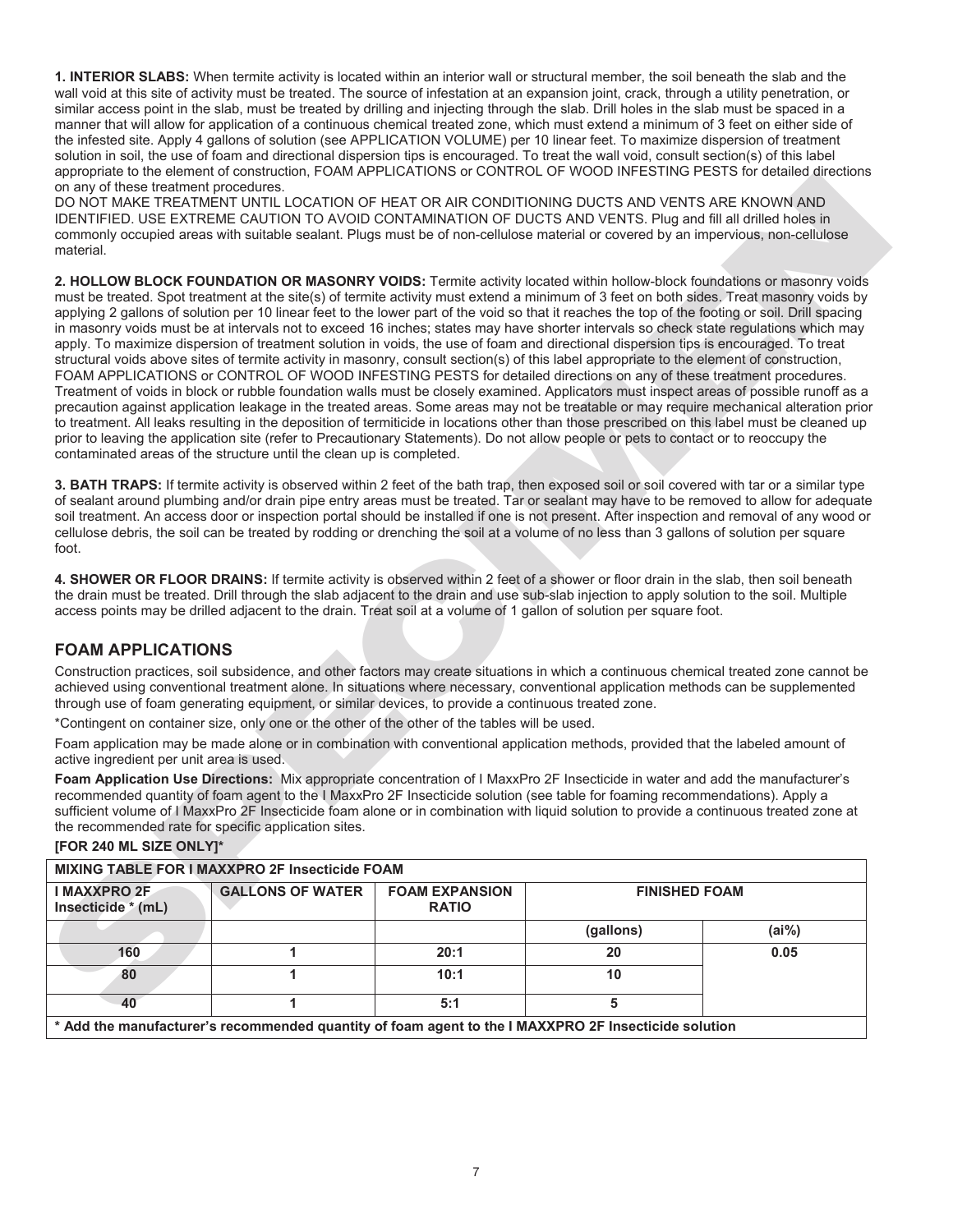#### **[FOR 55 FL OZ SIZE ONLY]\***

| Insecticide* (fl oz)<br>6.9<br>13.8<br>* Add the manufacturer's recommended quantity of foam agent to the I MAXXPRO 2F Insecticide solution<br>Depending on the circumstances, foam applications may be used alone or in combination with liquid solution applications. Applications<br>may be made behind veneers, piers, chimney bases, into rubble foundations, into block voids or structural voids, wall voids, under<br>slabs, stoops, porches, or to the soil in crawlspaces, and other similar voids.<br>Foam and liquid applications must be consistent with volume and active ingredient instructions in order to ensure proper<br>application has been made. The volume and amount of active ingredient are essential to an effective treatment. At least 75%<br>of the gallons of I MaxxPro 2F Insecticide must be applied as a typical liquid treatment. The remaining 25% or less gallons is<br>delivered to appropriate locations using a foam application.<br>NOTE: When foam is used solely to kill subterranean termites in above ground locations (such as feeding galleries in wooden framing,<br>or in voids with framed walls), and whenever the target pest is other than subterranean termites (drywood termites, beetles, ants, etc.),<br>dilute solutions of I MaxxPro 2F Insecticide may be expanded by foaming without concentrating the I MaxxPro 2F Insecticide solution<br>as previously described for soil applications. Add the manufacturers' recommended volume of foaming agent to produce foam of the<br>desired expansion ratio. Use application tips and methods suitable to the site and pest.                                                                                                                                                                                                                                                                                                                                                                                                                                                                                                                                                                                                                                                                                                                                                                                                                                            | <b>GALLONS OF WATER</b><br>1<br>2.5<br>5<br>1<br>2.5<br>5 | <b>RATIO</b><br>25:1<br>10:1<br>5:1<br>50:1<br>20:1<br>10:1 | (gallons)<br>25<br>50 | (ai% )<br>0.05 |
|-----------------------------------------------------------------------------------------------------------------------------------------------------------------------------------------------------------------------------------------------------------------------------------------------------------------------------------------------------------------------------------------------------------------------------------------------------------------------------------------------------------------------------------------------------------------------------------------------------------------------------------------------------------------------------------------------------------------------------------------------------------------------------------------------------------------------------------------------------------------------------------------------------------------------------------------------------------------------------------------------------------------------------------------------------------------------------------------------------------------------------------------------------------------------------------------------------------------------------------------------------------------------------------------------------------------------------------------------------------------------------------------------------------------------------------------------------------------------------------------------------------------------------------------------------------------------------------------------------------------------------------------------------------------------------------------------------------------------------------------------------------------------------------------------------------------------------------------------------------------------------------------------------------------------------------------------------------------------------------------------------------------------------------------------------------------------------------------------------------------------------------------------------------------------------------------------------------------------------------------------------------------------------------------------------------------------------------------------------------------------------------------------------------------------------------------------------------------------------------|-----------------------------------------------------------|-------------------------------------------------------------|-----------------------|----------------|
|                                                                                                                                                                                                                                                                                                                                                                                                                                                                                                                                                                                                                                                                                                                                                                                                                                                                                                                                                                                                                                                                                                                                                                                                                                                                                                                                                                                                                                                                                                                                                                                                                                                                                                                                                                                                                                                                                                                                                                                                                                                                                                                                                                                                                                                                                                                                                                                                                                                                                   |                                                           |                                                             |                       |                |
|                                                                                                                                                                                                                                                                                                                                                                                                                                                                                                                                                                                                                                                                                                                                                                                                                                                                                                                                                                                                                                                                                                                                                                                                                                                                                                                                                                                                                                                                                                                                                                                                                                                                                                                                                                                                                                                                                                                                                                                                                                                                                                                                                                                                                                                                                                                                                                                                                                                                                   |                                                           |                                                             |                       |                |
|                                                                                                                                                                                                                                                                                                                                                                                                                                                                                                                                                                                                                                                                                                                                                                                                                                                                                                                                                                                                                                                                                                                                                                                                                                                                                                                                                                                                                                                                                                                                                                                                                                                                                                                                                                                                                                                                                                                                                                                                                                                                                                                                                                                                                                                                                                                                                                                                                                                                                   |                                                           |                                                             |                       |                |
|                                                                                                                                                                                                                                                                                                                                                                                                                                                                                                                                                                                                                                                                                                                                                                                                                                                                                                                                                                                                                                                                                                                                                                                                                                                                                                                                                                                                                                                                                                                                                                                                                                                                                                                                                                                                                                                                                                                                                                                                                                                                                                                                                                                                                                                                                                                                                                                                                                                                                   |                                                           |                                                             |                       |                |
|                                                                                                                                                                                                                                                                                                                                                                                                                                                                                                                                                                                                                                                                                                                                                                                                                                                                                                                                                                                                                                                                                                                                                                                                                                                                                                                                                                                                                                                                                                                                                                                                                                                                                                                                                                                                                                                                                                                                                                                                                                                                                                                                                                                                                                                                                                                                                                                                                                                                                   |                                                           |                                                             |                       |                |
|                                                                                                                                                                                                                                                                                                                                                                                                                                                                                                                                                                                                                                                                                                                                                                                                                                                                                                                                                                                                                                                                                                                                                                                                                                                                                                                                                                                                                                                                                                                                                                                                                                                                                                                                                                                                                                                                                                                                                                                                                                                                                                                                                                                                                                                                                                                                                                                                                                                                                   |                                                           |                                                             |                       |                |
|                                                                                                                                                                                                                                                                                                                                                                                                                                                                                                                                                                                                                                                                                                                                                                                                                                                                                                                                                                                                                                                                                                                                                                                                                                                                                                                                                                                                                                                                                                                                                                                                                                                                                                                                                                                                                                                                                                                                                                                                                                                                                                                                                                                                                                                                                                                                                                                                                                                                                   |                                                           |                                                             |                       |                |
|                                                                                                                                                                                                                                                                                                                                                                                                                                                                                                                                                                                                                                                                                                                                                                                                                                                                                                                                                                                                                                                                                                                                                                                                                                                                                                                                                                                                                                                                                                                                                                                                                                                                                                                                                                                                                                                                                                                                                                                                                                                                                                                                                                                                                                                                                                                                                                                                                                                                                   |                                                           |                                                             |                       |                |
|                                                                                                                                                                                                                                                                                                                                                                                                                                                                                                                                                                                                                                                                                                                                                                                                                                                                                                                                                                                                                                                                                                                                                                                                                                                                                                                                                                                                                                                                                                                                                                                                                                                                                                                                                                                                                                                                                                                                                                                                                                                                                                                                                                                                                                                                                                                                                                                                                                                                                   |                                                           |                                                             |                       |                |
| I MaxxPro 2F Insecticide foam to voids and galleries in damaged wood, and in spaces between wooden structural members and<br>between the sill plate and foundation where wood is vulnerable. Applications may be made to inaccessible areas by drilling, and then<br>injecting the suspension or foam with a suitable directional injector into the damaged wood or wall voids. Termite carton nests in<br>building voids may be injected with a 0.05 to 0.1% suspension or foam. Multiple injection points to varying depths may be necessary. It<br>is desirable to physically remove carton nest material from building voids when such nests are found. Application to attics, crawl<br>spaces, unfinished basements, or man-made voids may be made with a coarse fan spray of 0.05 to 0.1% solution or foam to control<br>exposed worker and winged reproductive forms of termites or carpenter ants. This type of application is intended to be a supplemental<br>treatment for control of above ground subterranean termites and carpenter ants.<br>It is recommended to remove or prune away any shrubbery, bushes, and tree branches touching the structure. Vegetation touching the<br>structure may offer a route of entry for ants into the structure. This may allow ants to inhabit the structure without coming in contact<br>with the treatment. If nests are found, direct treatment of I MaxxPro 2F Insecticide can be made to these nests.<br>Use a 0.05 to 0.1% solution to control existing infestations of or to prevent infestation by termites or carpenter ants in trees, utility poles,<br>fencing and decking materials, landscape timbers and similar non-structural wood-to-soil contacts. If possible, locate the interior<br>infested cavity and inject a 0.05 to 0.1% solution or sufficient volume of I MaxxPro 2F Insecticide foam using an appropriate treatment<br>tool with a splashback guard. These non-structural wood-to-soil contacts may also be treated by applying a solution to the soil as a spot<br>application or continuous treated zone applied as a drench or by rodding around the base of the point(s) of soil contact(s). Rod holes<br>should be placed approximately 3 inches away from the soil contact point(s) and spaced no more than 12 inches along the perimeter of<br>the soil contact(s). For small poles or posts (< 6 inches in diameter), apply 1 gallon per foot of depth. For larger constructions, apply 4 |                                                           |                                                             |                       |                |
| gallons per 10 linear feet per foot of depth. Retreat as needed to maintain protection.<br>Termite carton nests in trees may be injected with a 0.05 to 0.1% solution or sufficient volume of foam using a pointed injection tool.<br>Multiple injection points to varying depths may be necessary. Removal of carton material from trees is desirable but may not be<br>necessary when foam application is used. In some instances, a perimeter application of a 0.05 to 0.1% solution applied to soil around<br>the root flare of the tree may be necessary to prevent reinfestation by termites in the soil. For small trees (< 6 inches in diameter), apply<br>1 gallon of solution. For larger trees, apply 4 gallons per 10 linear feet (measured as the circumference at the root flare).<br>For protection of firewood or other wood products stored in contact with soil from carpenter ants and termites, treat soil prior to                                                                                                                                                                                                                                                                                                                                                                                                                                                                                                                                                                                                                                                                                                                                                                                                                                                                                                                                                                                                                                                                                                                                                                                                                                                                                                                                                                                                                                                                                                                                           |                                                           |                                                             |                       |                |

#### **CONTROL OF WOOD INFESTING PESTS**

For protection of **firewood or other wood** products stored in contact with soil from carpenter ants and termites, treat soil prior to stacking with a 0.05 to 0.1% solution at 1 gallon per 10 square feet to prevent infestation. Curative application to the soil around firewood or other wood products stored in contact with soil may be made as described for non-structural wood-to-soil contacts (above). **Drywood termites and wood-infesting beetles or borers** (such as, powder post beetles, anobiid or deathwatch beetles, false powder post beetles, old house borers, wharf borers, or ambrosia or bark beetles). **Galleries and structure voids** can be treated with sprays, mists, or foams of a 0.05 to 0.1% I MaxxPro 2F Insecticide solution. Locate galleries by using visual signs (frass or pellets, blistered wood, emergence or clean out holes), the presence of live insects, mechanical sounding techniques, or listening devices (e.g., stethoscopes, acoustic emission detectors). Penetrate the gallery system by drilling holes to receive the injector tip or treatment tool. Distribute drill holes to adequately cover the gallery system. [NOTE: Avoid drilling where electrical wiring, plumbing lines, etc. are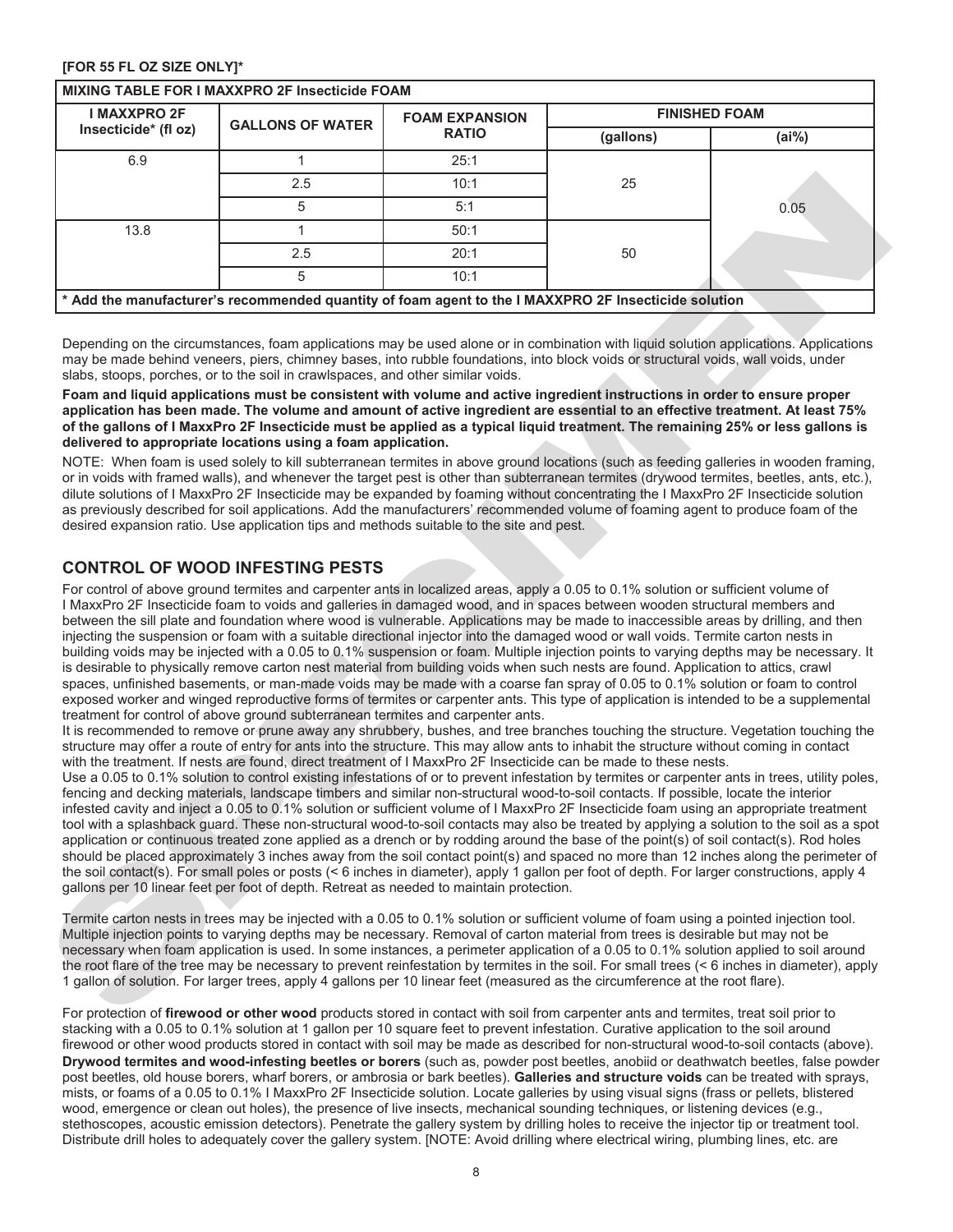located.] Apply I MaxxPro 2F Insecticide solutions as a low pressure (about 20 psi) spray or by misting or, where appropriate, by foaming. It is not necessary to treat to the point where runoff is detected from adjacent holes. [NOTE: Do not apply where electrical shock hazards exist.] Drill holes should be sealed after treatment. Also, **wood surfaces** can be sprayed or misted with a 0.05 to 0.1% solution or, where appropriate, use a sufficient volume of foam. For inaccessible surfaces, drill and treat the interior of structural voids. Surfaces treated may include exposed wooden surfaces in crawlspaces, basements, or attics, wooden exterior surfaces such as decks, fencing, or siding, structural voids, channels in damaged wood, in spaces between wooden members of a structure, and junctions between wood and foundations. Apply by brushing or as a coarse, low pressure (about 20 psi) spray to the wood surface; apply sufficient volume to cover the surface to the point of wetness, but avoid applying to the point of runoff. When spraying overhead in living areas, cover surfaces below the treated area with plastic sheeting or similar material. Avoid contact with treated surfaces until spray deposits have dried. Retreat as needed to maintain protection.

**Localized treatment for carpenter bees**: Apply a 0.05 to 0.1% solution as a spray or mist, or sufficient volume of foam, directly into gallery entrance holes. Following treatment, entrance holes may be plugged with small pieces of steel wool or similar material.

# **RETREATMENT**

Retreatment for subterranean termites can only be performed if there is clear evidence of reinfestation or disruption of the treated zone due to construction, excavation, or landscaping and/or evidence of the breakdown of the termiticide treated zone in the soil. These vulnerable or reinfested areas may be retreated in accordance with application techniques described in this product's labeling. The timing and type of these retreatments will vary, depending on factors such as termite pressure, soil types, soil conditions and other factors which may reduce the effectiveness of the treated zone. Retreatment may be made as either a spot or complete treatment.

When a structure is not known to be reinfested and the treated zone is not disturbed, but where the structure was last treated five or more years ago, retreatment may be performed if, in the judgement of the applicator, it is necessary to ensure adequate protection of the structure. In determining the timing of any retreatment, the applicator should consider efficacy and/or degradation data and/or sitespecific conditions and previous experience that indicate a vulnerability of the structure to termite attack.

#### **Annual retreatment of the structure is prohibited unless there is clear evidence that reinfestation or treated zone disruption has occurred.**

steal, cover united Relief is metalled the entire paints and the specific is the specific is metalled and the specific is metalled the specific is metalled the specific is metalled the specific is the specific is metalled **When another registered termite control product/system is used** as the primary treatment for prevention or control of subterranean termites and is applied to all label-specified areas, I MaxxPro 2F Insecticide may be applied as a spot application in a secondary treatment to critical areas of the structure including plumbing and utility entry sites, bath traps, expansion joints, foundation cracks, the outside foundation wall, and areas of known or suspected activity at either a pre-construction or post-construction timing. These secondary treatments must be applied in amounts and concentration in accordance with label directions relevant to the treatment area(s) to receive the secondary treatment.

**For control of ants in houses and other structures**, apply a 0.05 to 0.1% solution as a general surface, spot, crack and crevice or wall void application. Apply to surfaces on buildings, porches, patios and other structures, around doors and windows, eaves and attic vents, utility entry points, soffit areas and other exterior openings (including foundation cracks or drilled holes) where these pests enter the structure or where they crawl or hide. Spray into cracks and crevices. Spray, mist, or foam into voids where these ants or their nests are present. Apply the volume of spray mist or foam sufficient to cover the area, but do not allow excessive dripping or run-off to occur from vertical or overhead surfaces.

Treat soil, turf, or non-flowering ground cover adjacent to the structure where ants are trailing or may find food or harborage. To control ants tunneling in soil apply a 0.05 to 0.1% solution as a drench or soil injection at intervals to establish a continuous treated zone. Treat along the edge of walls, driveways or other hard surfaces where ants are tunneling beneath the surface.

Aerial Nests: If ant nests are located in tree hollows or non-structural wooden construction (e.g.; posts, fences, decks) treat the interior cavity and/or the nest site by injecting a 0.05 to 0.1% solution as a spray mist, or sufficient volume of foam.

Apply in sufficient water to cover the foliage and soil area being treated. Maximum application is once per month to maintain control.

Do not allow residents or pets into the immediate area during the application or contact with treated areas until spray has dried. Interior applications for ant control are limited to spot, crack and crevice, or wall void applications only.

#### **Do not use this product against native or imported fire ants, pharaoh, or harvester ants.**

**NOTE:** Where severe pest pressures may exist and when rapid knockdown or exclusion at pest entry points is desired, supplemental treatments using I MaxxPro 2F Insecticide with targeted applications of a pyrethroid such as TEMPO® SC ULTRA or SUSPEND® SC to doors and windows, utility entry points, and other places where these pests enter the structure. Read and follow all label directions for use of this companion product.

# **PRECAUTIONS AND RESTRICTIONS FOR APPLICATIONS**

After treatment, plug and fill all holes drilled in concrete slab areas of the building with a suitable sealant.

Do not apply solution until location of heat pipes, ducts, water and sewer lines and electrical conduits are known and identified. Caution must be taken to avoid puncturing and injection into these structural elements.

Do not treat within a distance of one foot out from the drip line of edible plants.

Avoid contamination of public and private water supplies.

Use anti-backflow equipment or an air gap on filling hoses.

Consult State, Federal, or local authorities for information regarding the approved treatment practices for areas in close proximity to potable water supplies.

Do not allow this product to contact blooming plants when making perimeter treatments if bees are foraging the treatment area.

Do not apply this product, by any application method, to linden, basswood, or other Tilia species.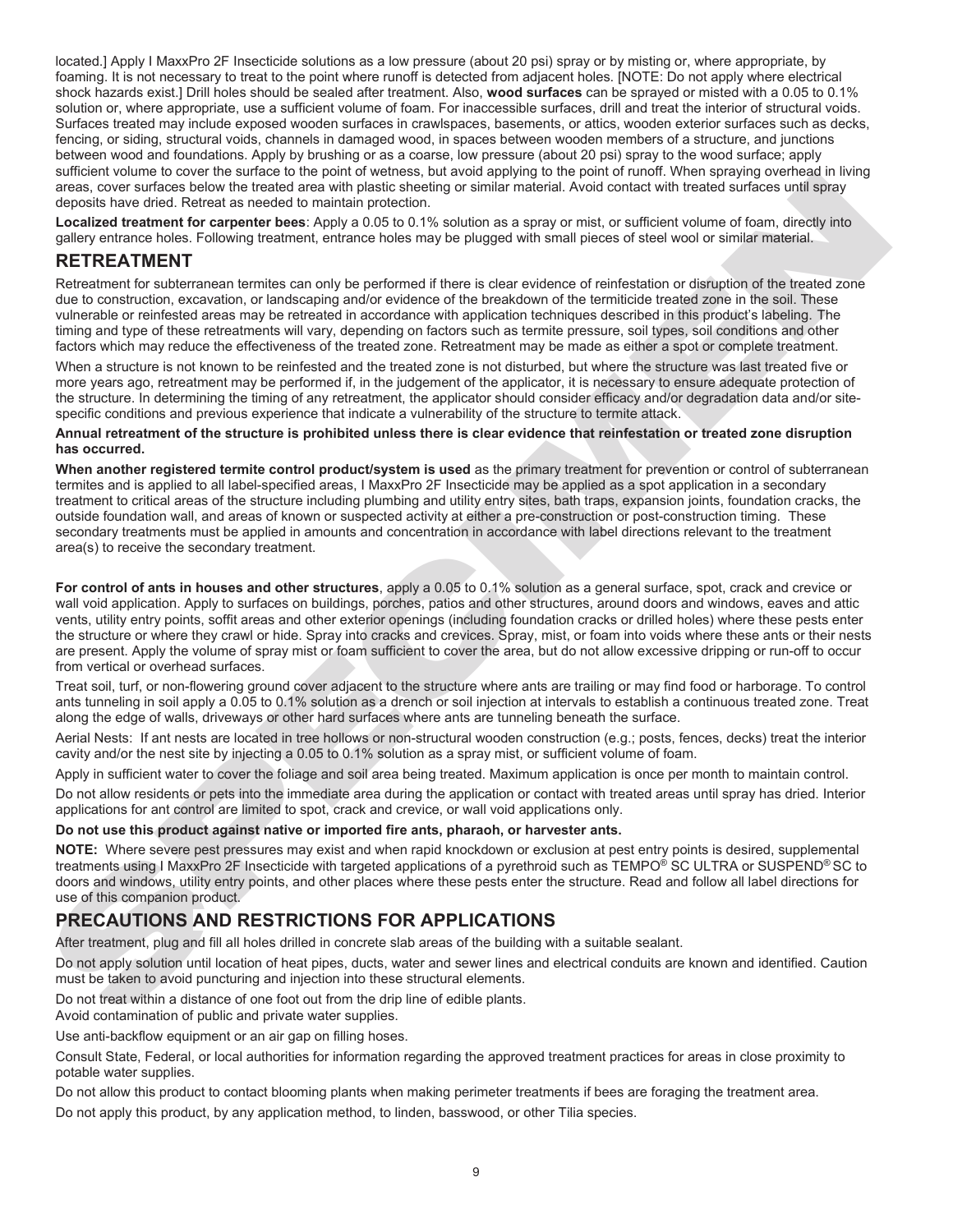# **STORAGE AND DISPOSAL**

Do not contaminate water, food, or feed by storage or disposal.

**Pesticide Storage:** Store in a cool, dry place and in such a manner as to prevent cross contamination with other pesticides, fertilizers, food, and feed.

Handle and open container in a manner as to prevent spillage. If the container is leaking, invert to prevent leakage. If container is leaking or material spilled for any reason or cause, carefully dam up spilled material to prevent runoff. Refer to Precautionary Statements on label for hazards associated with the handling of this material. Do not walk through spilled material. Absorb spilled material with absorbing type compounds and dispose of as directed for pesticide below. In spill or leak incidents, keep unauthorized people away. For decontamination procedures or any other assistance that may be necessary call 1-800-334-7577.

**Pesticide Disposal:** Wastes resulting from the use of this product may be disposed of on site (in the treatment area) or at an approved waste disposal facility.

example of makes selected by frastron or cases. Earthly are the selection to provide the transformation in the selection of the selection of the selection of the selection of the selection of the selection of the selection **Container Disposal:** Non-refillable container. Do not reuse or refill this container. Offer for recycling, if available. Triple rinse container (or equivalent) promptly after emptying. Triple rinse as follows: Empty the remaining contents into application equipment or a mix tank and drain for 10 seconds after the flow begins to drip. Fill the container 1/4 full with water and recap. Shake for 10 seconds. Pour rinsate into application equipment or a mix tank or store rinsate for later use or disposal. Drain for 10 seconds after the flow begins to drip. Repeat this procedure two more times. Then offer for recycling or reconditioning, or puncture and dispose of in a sanitary landfill, or by incineration; or, if allowed by State and local authorities, by burning. If burned, stay out of smoke.